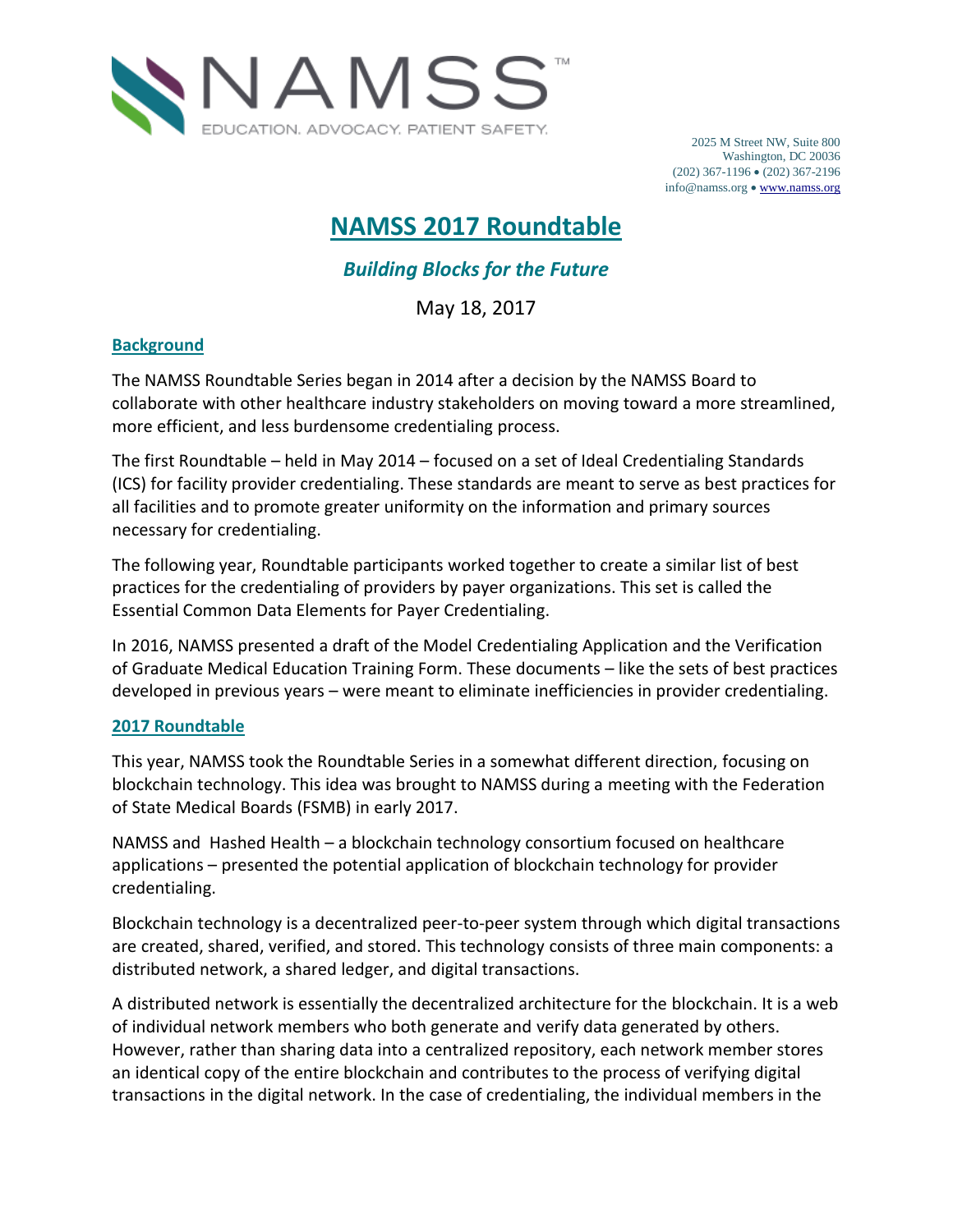distributed network would include training programs, licensing boards, certification boards, Medical Services Professionals at hospital and managed care organizations, etc. Essentially, anyone involved in the generation or verification of provider data necessary for credentialing would play a role in this distributed network.

A shared ledger is the mechanism by which information is shared and verified by members in the distributed network. Data is generated by a member and is recorded in the shared ledger. If the majority of the network members verify the transaction is legitimate, the data is included in the shared ledger. For credentialing purposes, the shared ledger could be a provider's credentialing profile, which would contain all of the information currently necessary for verification. As the provider completes each phase of his or her career – training, licensure, board certification, a change in employment, etc. – the shared ledger would be updated by the individual or organization responsible for that information and then pushed instantaneously to every other member in the distributed network.

A digital transaction in a blockchain is the actual act of generating or verifying data. Data is encrypted and certified to ensure it is both accurate and from an appropriate source. Transactions are structured into blocks, and linked to the existing blocks in a linear, chronological chain. These blocks are immutable. In the example of credentialing, each new credentialing element that is generated by any member and is then verified by other members would be the digital transaction. For instance, when a provider completed their residency training program, the program director would document *and provide the primary source verification* in the blockchain. This information would then be available to others that need to view this verified information in the blockchain.

The participants discussed this potential, as well as the potential pros and cons of adoption. Below are the main points raised during the roundtable:

1. Questions about the security of the network and how to assure only appropriate individuals and organizations would be able to input and verify provider data.

2. Questions about how organizations who currently derive financial profits from data and data exchange could continue to do so under a blockchain provider credentialing system.

3. The desirability of creating a minimally viable network demonstration, in which interested stakeholder organizations could pilot a blockchain credentialing system around static provider data.

4. Pursuing a lobbying strategy – either with Congress (through the Blockchain Caucus) or the Center for Medicare and Medicaid Innovation (CMMI) – for federal dollars to support a pilot blockchain provider credentialing system. Such a system could generate significant savings for the Medicare system through the elimination of administrative costs.

5. Development of an ongoing working group to continue discussions around implementing a blockchain provider credentialing system.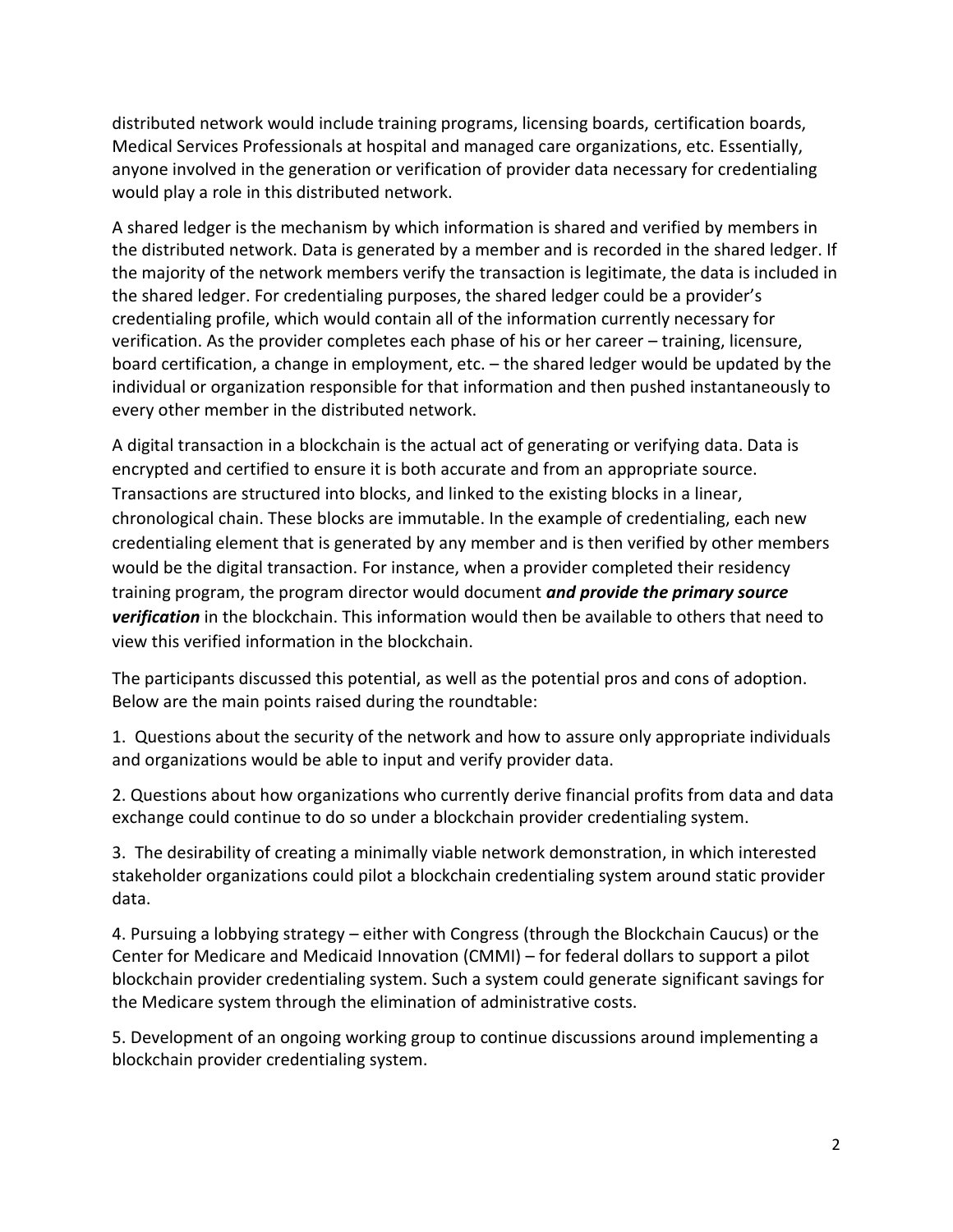## **Next Steps**

NAMSS will organize a Working Group of stakeholders to flesh out the five points raised and address other concerns and opportunities with the goal of developing a proof of concept. The proof of concept should not be overly ambitious but work to address a few pain points within the credentialing process.

The project should develop the technology and governance structure for the blockchain simultaneously. The ultimate goal would be to create a credentialing blockchain that is secure, transparent, and efficient that reduces credentialing costs.

Attached is a report by Hashed Health outlining two potential blockchain structures in greater detail.

## **Appendix: Blockchain Enabled Provider Identity Management Prototype Summary**

#### **Current State**

Providers must be credentialed and approved to treat patients, write prescriptions and receive payment. The process of synchronizing which providers are credentialed for certain payers and patients is a mess. Oftentimes, over 20 percent of the data in a payer's directory is incorrect. What would it be like if that same percentage of addresses in Google Maps was incorrect?

The reason the credentialing process can be inefficient and inaccurate is largely because the current process of confirming provider credentials, granting physician privileges and enrolling physicians in payer networks is managed through many different systems and many different times. When compounded across thousands of physicians for a payer or a large provider network, it leads to big headaches and wasted dollars that are eventually passed along to the consumer.

For physician practices, networks and health systems, the process of provider credentialing is lengthy and costly. A majority of credentialing processes take in excess of 120 days. This process has a direct financial impact, impeding the ability of a physician to provide services and receive payment for those services. Provider credentialing is the first step and is directly related to revenue cycle processes.

For health plans, the process of enrollment is likewise lengthy and cumbersome, varying from as little as 60 days to over 180 days. Beyond enrollment, health plans face significant regulatory risk over the quality and accuracy of the provider data contained in their directories. It is estimated that 12 to 18 percent of directories are incorrect or out-of-date. Over 20 states have regulatory requirements for health plans to frequently maintain accurate physician directory information under penalty of fines and other levies. In addition, CMS similarly requires directory maintenance. Beyond regulatory penalties, bad provider data can cause delay in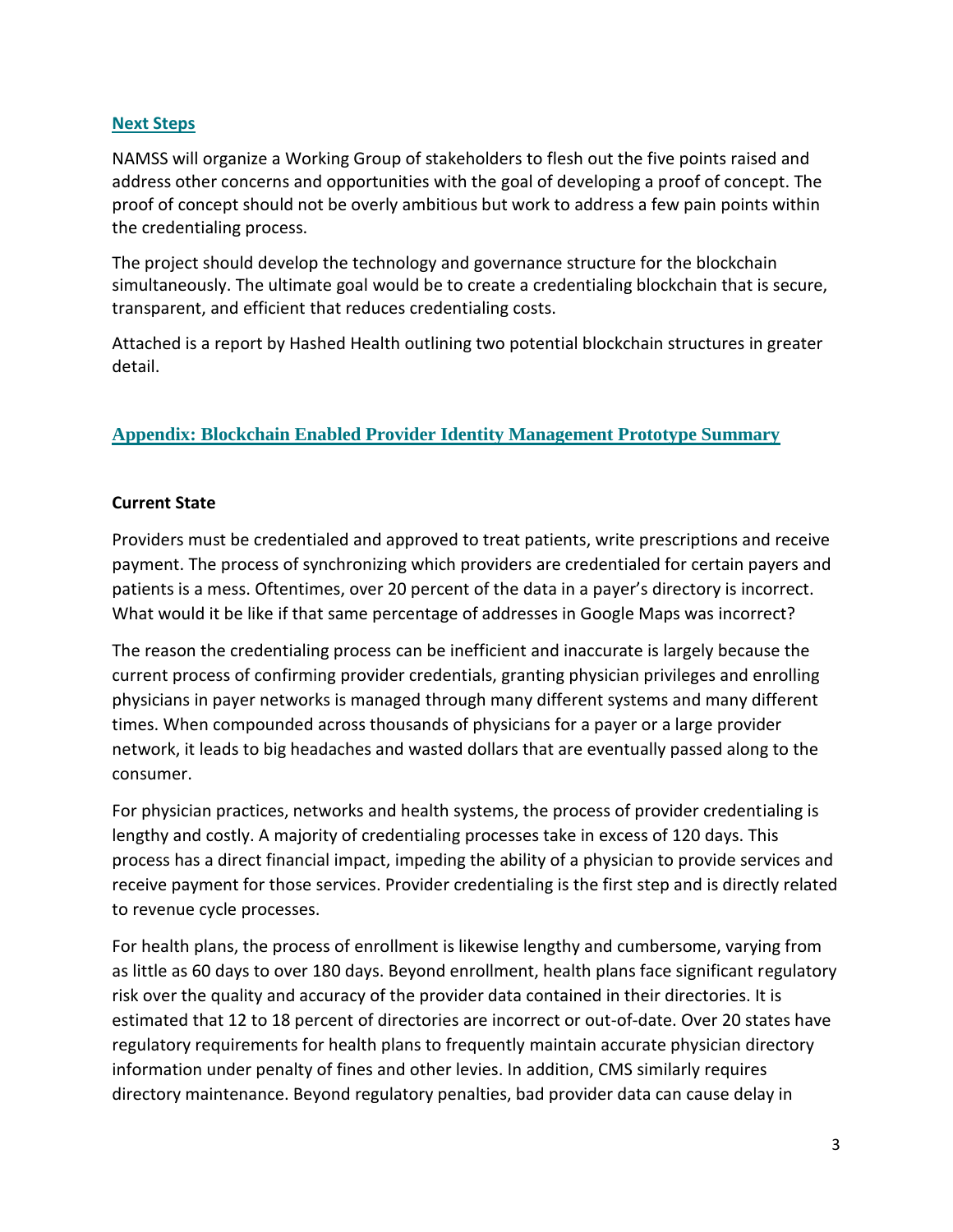claims processing and inaccurate payment denials. The scale of this problem is not insignificant, as it is estimated that 30 to 40 percent of all provider files have inaccuracies.

To compound the problem, these processes are rife with inconsistent data formats and workflows. These manual processes are largely duplicative, requiring providers and payers to submit largely the same data to multiple entities and to resubmit to maintain their credentials and enrollment status in many systems. It's a messy, cumbersome and ultimately costly process that has real consequences for billings, regulatory enforcement, physician engagement and, ultimately, patient care.

## **Distributed Provider Data Assets**

Hashed Health's Provider Data Management project moves beyond the current trend of "digitizing" the collection and management of provider data. From electronic forms to centralized data stores, current efforts are streamlining the manual process of provider data collection by replacing them with digital interfaces. However, centralized approaches fail to cope with the fractured nature of the U.S. health system with a dizzying array of health plans, provider practices and health systems. What is required is not another centralized, universal data store but rather a decentralized transactional layer allowing providers, health systems and health plans to share updates and corrections of provider data files.

Hashed Health has built a test chain to demonstrate the essential benefits of a decentralized transactional layer.

The core function enables plans and individual providers to create and exchange "digital data assets" which can be securely distributed to network members via a permissioned, distributed ledger system. By "tokenizing" provider updates, the system creates trackable data assets which can be distributed to multiple network participants. The reporting of the all asset changes to the distributed ledger ensures that provider data is up-to-date and consistent across multiple entities as well as internal, siloed data systems. The proposed solution architecture builds upon the current "data store" model, introducing a "transactional" model that enables greater liquidity of data.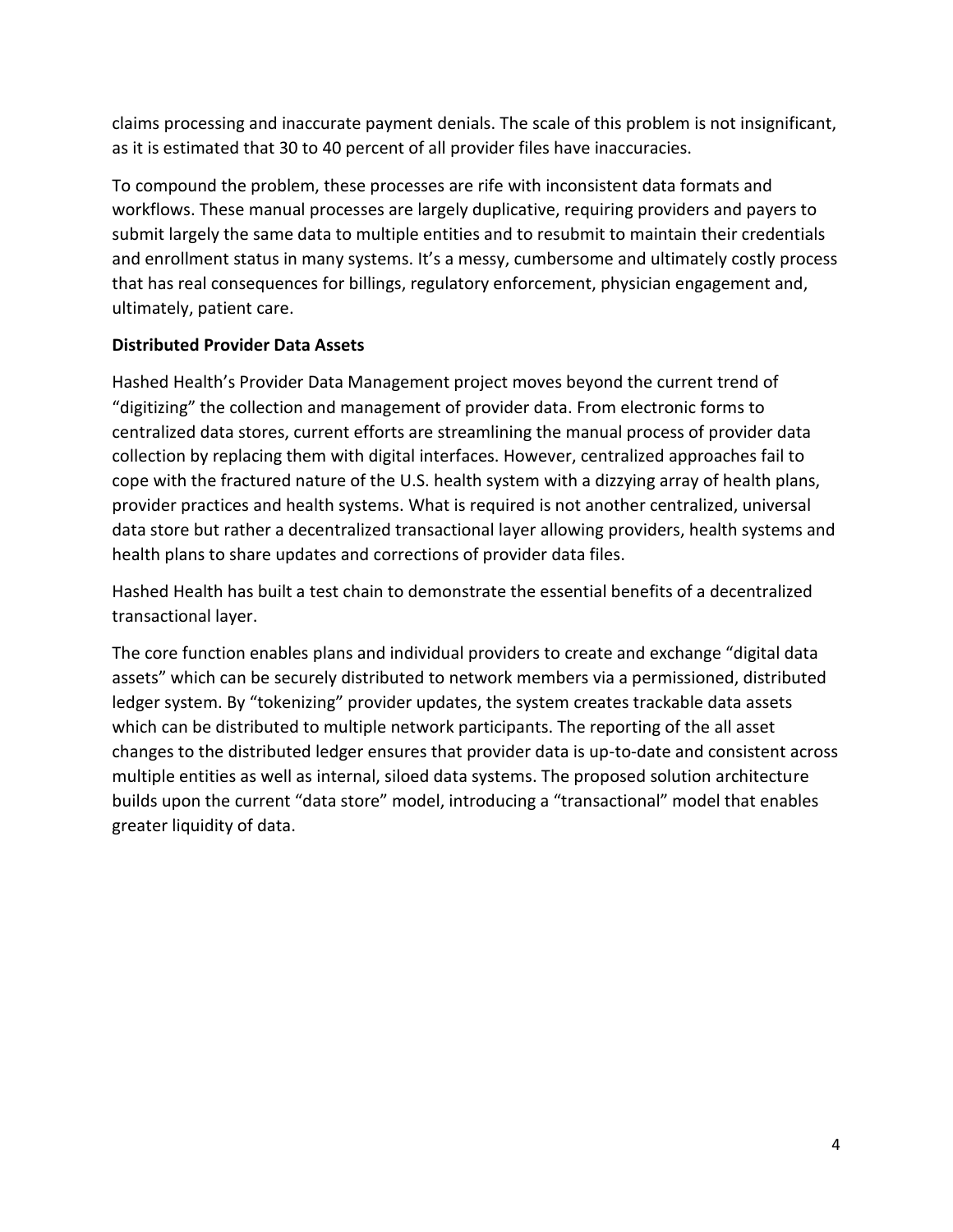## **Prototype 1 – Health Plan Provider Data Sharing – Hyperledger Fabric v0.6**

#### Figure 1 – Process Flow



## **Prototype 2 & 3 – Provider Licensing and Third Party Attestations – Hyperledger Fabric (HL) v0.6 & Ethereum**

Smart Contract configuration enables Third Party (Primary Source) Attribute **Stakeholders** to securely attest to attributes via digital signature appended to individual **Provider** contracts. This removes the need for middlemen to independently attest to a providers credentials or for providers to coordinate third party communication with credential authorities, i.e., State Medical Licensing Bodies, Health Systems, etc.

The core functionality of the two prototypes are essentially the same, as outlined above. The following are key differences:

- HL allows for full transactional confidentiality at the expense of a cumbersome enrollment or membership services process.
- Ethereum allows to a streamlined and automated enrollment process but requires full transactional transparency.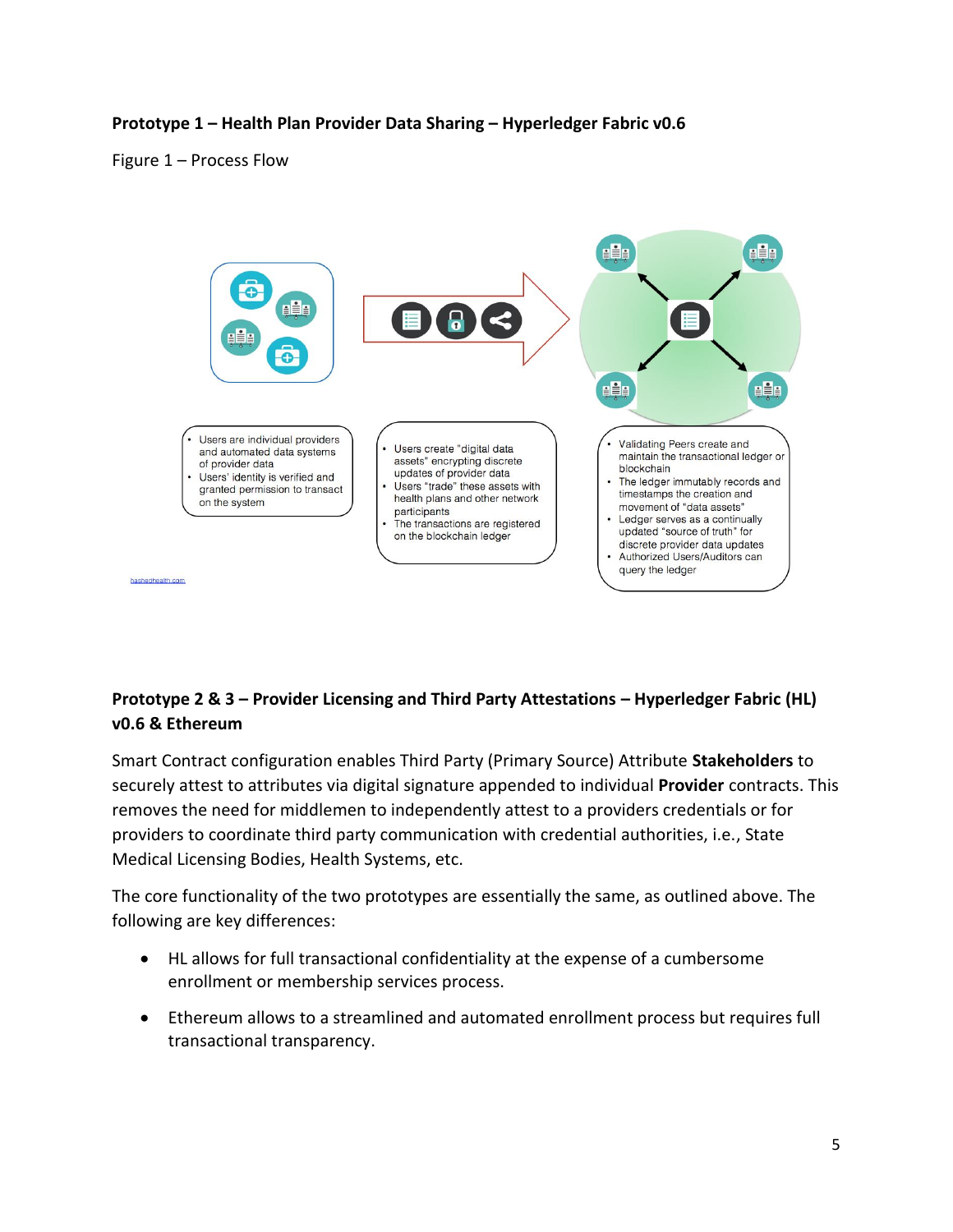

Figure 1 - HL & Ethereum Process Flow: Utilizing HL Chaincodes and Ethereum Smart Contracts respectively